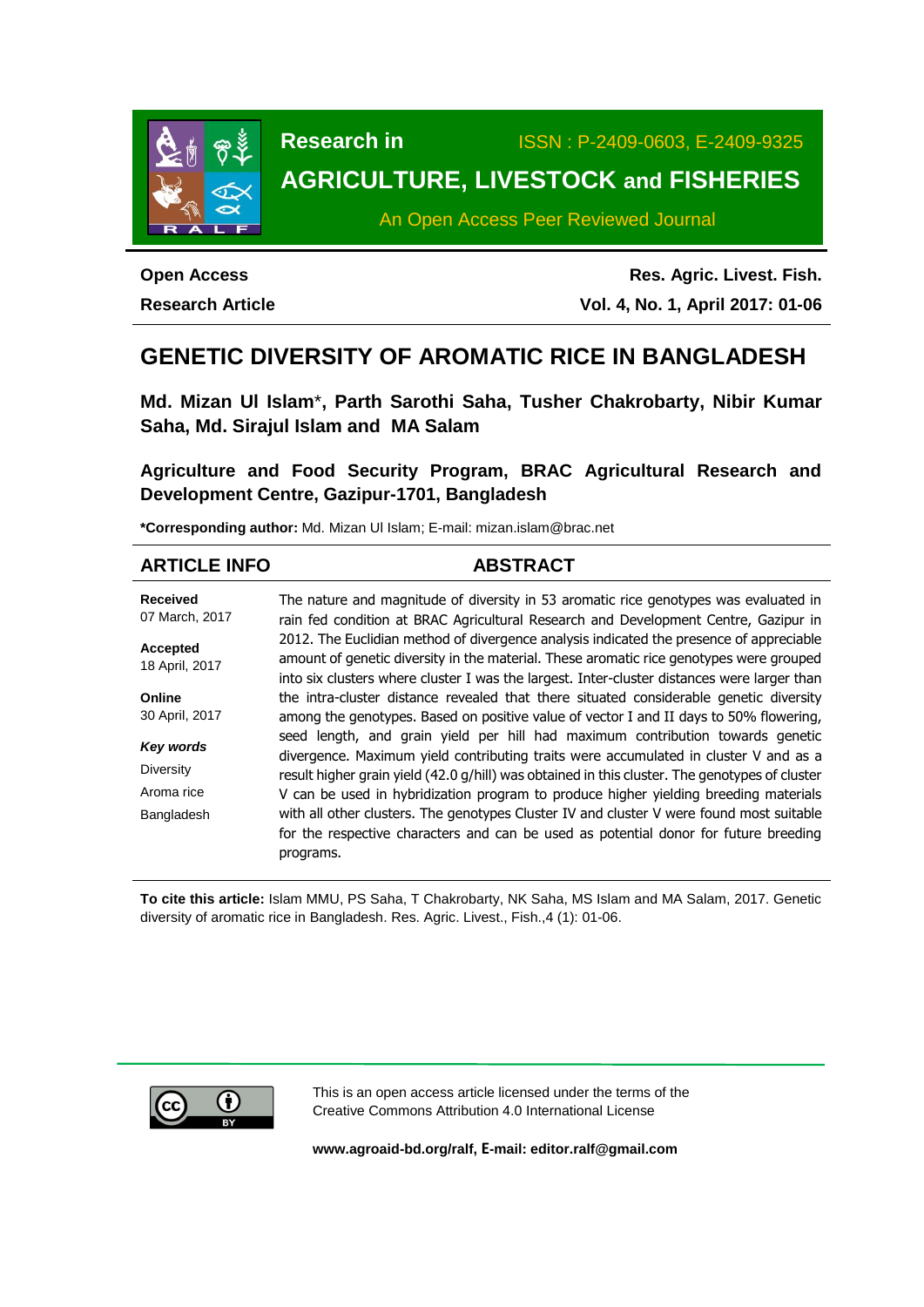# **INTRODUCTION**

Bangladesh is well known for its native wealth of rice genetic resources and among these, large number of aromatic varieties cultivated in different agro-climatic regions of country (Nayak *et al.* 2004; Pandey *et al.* 2011). Rice landraces of Bangladesh possess tremendous genetic variation. Evaluation of this large genetic diversity is very important for their rational use in diverse needs. Genetic diversity is pre requisite for any crop improvement program, as it helps in the development of superior recombinants by providing necessary gene sources (Naik *et al*., 2006). Success of hybridization and subsequent selection of desirable segregants depends largely on the selection of parents with high genetic variability for different characters. The more diverse the parents, within overall limits of fitness, greater are the chances of obtaining higher amount of heterotic expression in F<sub>1</sub>s and broad spectrum of variability in segregating generations. Statistical analysis quantifies the genetic distance among the selected genotype and reflects the relative contribution of specific traits towards the total divergence. The use of Mahalanobis  $D<sup>2</sup>$  statistic for estimating genetic divergence has been emphasized by Shukla *et al.* (2006) and Sarawgi and Rita Binse (2007). The crosses between parents with suitable genetic divergence are generally the most responsive for yielding the most promising segregants. The present study was, therefore, undertaken to assess the extent of genetic diversity in 53 aromatic rice genotypes which will help to select prospective parents to develop transgressive segregants.

#### **MATERIALS AND METHODS**

The present investigation was under taken during rain-fed season (*Aman*) in 2012 at the BRAC Agricultural Research and Development Centre (BARDC), Gazipur, Bangladedsh. Geographically BARDC is located at 23.975°N latitude and 90.399°E longitude and 14 meters above the mean sea level. The genotypes were grown in 5.4 m x 0.6 m plots following randomized complete block design with three replications. The spacing was 20 cm between rows and 15 cm between plants. The data were recorded for yield and yield attributing characters and quality characters of aromatic rice used in this study. Observations were recorded on five randomly selected plants in each replication from the centre row. Different productive and quality characters viz. days to Days to 50% flowering, plant height (cm), tillers per hill, effective tillers per hill, panicle length (cm), filled grains per panicle, unfilled grains per panicle, total grain, sterility percentage, spikelet density, 1000 seed wt (gm), seed length (mm), seed breadth (mm), kernel length (mm), kernel breadth (mm) and grain yield per hill were recorded. The data were analyzed following Mahalanobis's (1936) generalized distance  $(D^2)$  extended by Rao (1952). Intra and inter-luster distances were calculated by the methods of Singh and Chaudhary (1985). All statistical analyses were carried out using GenStat 5.5, STAR, version 2.0.1 2014 and PB Tools, version 1.4. 2014 computer software.

# **RESULT AND DISCUSSIONS**

#### **Genetic Distance**

All the inter-cluster distances were larger than the intra-cluster distance, indicating presence of wider diversity among genotypes of different groups (Table 1). The germplasm are traditional but they showed high variability between them which was revealed from the results of intra and inter-cluster distances. Basher *et al.* (2007) reported that inter-cluster distances were larger than intra-cluster distances in a multivariate analysis in rice. Intra-cluster distances were low for all clusters indicated homogeneous nature of the genotypes within the clusters. The results were supported by the findings of Iftekharuddaula *et al.* (2002) in rice. Intra cluster distance is highest in cluster II.

Regarding inter-cluster distance, cluster V showed maximum genetic distance (12.004) from cluster I followed by 11.711 of same cluster V from cluster IV (104). It is obvious that in all the cases cluster V produced the highest inter-cluster distances with other clusters suggesting wide diversity of the genotypes within cluster V with the genotypes of other clusters and the genotypes in these clusters could be used as parents in hybridization program for getting transgressive segregants (Saini and Kaiker, 1987). Lowest inter cluster  $D^2$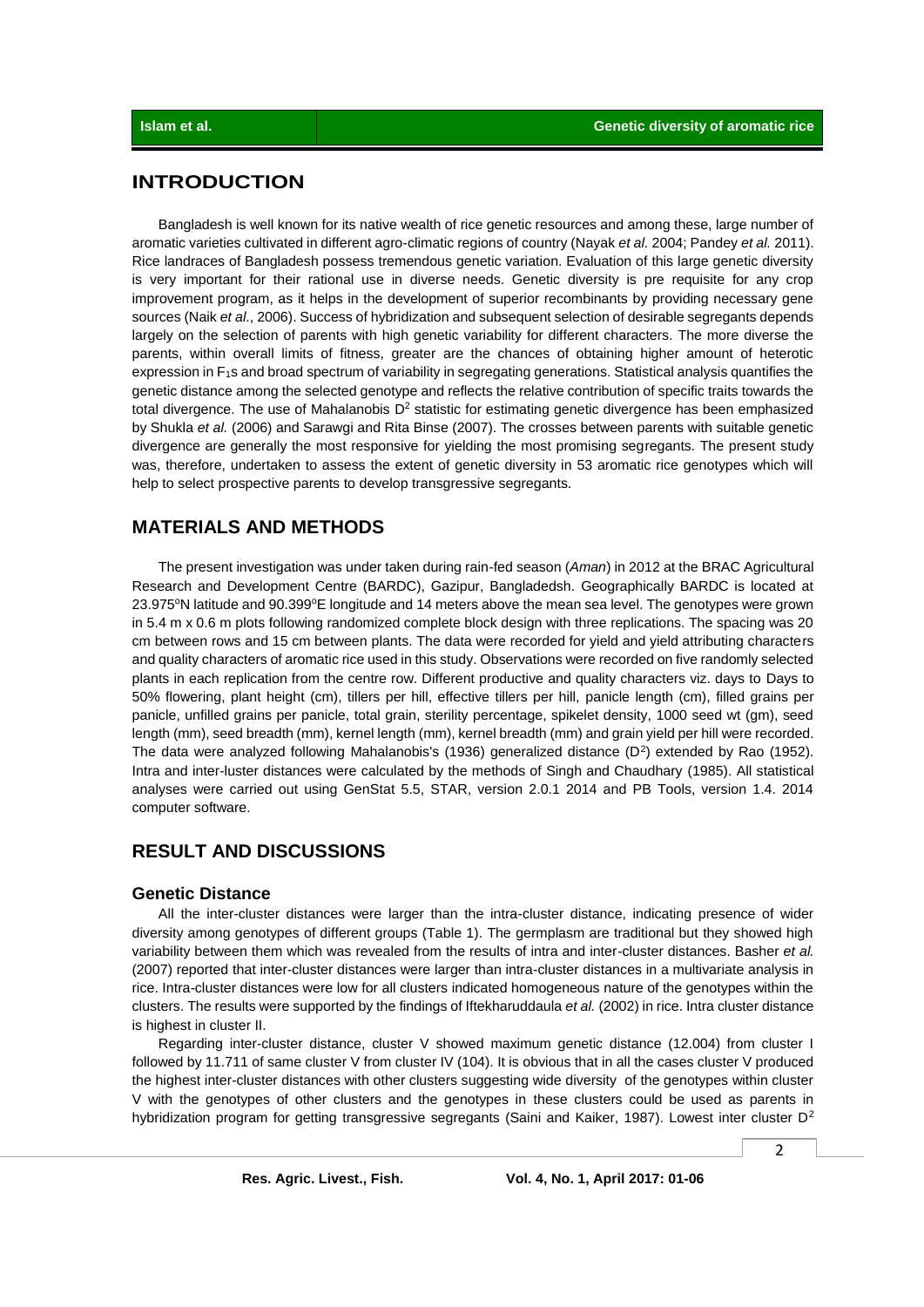| Islam et al. | <b>Genetic diversity of aromatic rice</b> |
|--------------|-------------------------------------------|
|              |                                           |

values was recorded between cluster I and III (3.349). Highly divergent genotypes would produce a broad spectrum of variability in the subsequent generation enabling further selection and improvement, which would facilitate successful breeding of rice.

| <b>Cluster</b> |       | ш     | Ш     | 1V    | ν      | VI    |
|----------------|-------|-------|-------|-------|--------|-------|
|                | 1.177 | 6.625 | 3.349 | 4.01  | 12.004 | 8.245 |
| Ш              |       | 0.97  | 5.245 | 8.339 | 10.624 | 7.231 |
| Ш              |       |       | 1.631 | 4.295 | 10.22  | 6.605 |
| IV             |       |       |       | 1.4   | 11.711 | 7.493 |
| V              |       |       |       |       | 5.604  | 9.189 |
| VI             |       |       |       |       |        | 3.143 |

**Table 1.** Intra and inter cluster average distances of 53 aromatic rice genotypes

## **Clustering of genotypes**

The genotypes fall into six clusters (table 02). The distribution pattern indicated that cluster I, the largest cluster, comprised sixteen genotypes followed by cluster III (11 genotypes), cluster IV (10 genotypes), cluster II (9 genotypes), cluster VI (5 genotypes) and cluster V (2 genotypes). The clustering pattern revealed that the genotypes clustered together indicated there was no association between eco-geographical distribution of genotypes and genetic divergence.

| <b>Cluster</b> | No. of genotypes        | Name of the Genotypes                                                                                |  |  |  |  |  |  |  |  |  |  |
|----------------|-------------------------|------------------------------------------------------------------------------------------------------|--|--|--|--|--|--|--|--|--|--|
|                |                         |                                                                                                      |  |  |  |  |  |  |  |  |  |  |
| no.            |                         |                                                                                                      |  |  |  |  |  |  |  |  |  |  |
|                | 1, 6, 11, 12, 14, 19,   | Badshabhog, Binnaful, Chinikanai-1, Chinikanai-2 Chinigura-PL2, Kalijira (Thin type), Kalijira       |  |  |  |  |  |  |  |  |  |  |
|                | 20, 21, 23, 24, 25, 34, | (Round type), Kalijira (White type), Kalijira-PL3, Kalijira-PL6, Kalijira-PL9, Parbatjira, Tilkapur, |  |  |  |  |  |  |  |  |  |  |
|                | 40.41.43.44             | Tulshimala, Tulshimala-PL3, Uknimadhu                                                                |  |  |  |  |  |  |  |  |  |  |
| Ш              | 2, 15, 16, 17, 26, 33,  | Baoi-jhak, Damander-mukh, Gopalbhog, Gandho-kasturi,<br>Kalijira-Japani,<br>Modhumala.               |  |  |  |  |  |  |  |  |  |  |
|                | 37, 38, 50              | Rajbhog, Sabrot, Thai-3PL8-3                                                                         |  |  |  |  |  |  |  |  |  |  |
| $\mathbf{III}$ | 3, 4, 10, 22, 27, 28,   | Basmati (Gazipur), Basmati PL90, BRRI dhan 38, Kalijira (Late), Kaloshailla, Kataribhog PL1,         |  |  |  |  |  |  |  |  |  |  |
|                | 30, 31, 39, 42, 45      | Jata Kataribhog, Philippine Kataribhog, Sakkorkhora, Tulshimala-PL1, Shandha                         |  |  |  |  |  |  |  |  |  |  |
| IV             | 5, 7, 8, 9, 13, 18, 29, | Begun bichi, BR5 (Dulabhog), BRRI dhan34, BRRI dhan 37, Chinigura, Kalijira (Normal),                |  |  |  |  |  |  |  |  |  |  |
|                | 32, 35, 36              | Kataribhog PL2, Kaminisharu, Premful, Radhunipagal                                                   |  |  |  |  |  |  |  |  |  |  |
| V              | 46.48                   | Basmati 370, Jesmine                                                                                 |  |  |  |  |  |  |  |  |  |  |
| VI             | 47, 49, 51, 52, 53      | Basmati 386, BRRI dhan50, CNI 9012, GSR 1234, GSR 1242                                               |  |  |  |  |  |  |  |  |  |  |

|  | Table 2. Clustering pattern of 53 aromatic rice genotypes |  |  |  |  |
|--|-----------------------------------------------------------|--|--|--|--|
|--|-----------------------------------------------------------|--|--|--|--|

### **Cluster Mean**

The highest cluster means for grain yield, 1000 seed wt and panicle length were obtained from cluster V (table 03). Highest total grain number, sterility percentage, spikelet density found in cluster IV, whereas the lowest grain yield and number of filled grain per panicle found in cluster III. Mean performance of different clusters for the characters studied revealed that dwarf stature, lower tillers per hill were in cluster VI whereas highest 1000 seed weight, panicle length, tillers number per hill and high yielding genotype were in V. Maximum desirable characters were accumulated in cluster V and as a result higher grain yield (42.0 g/hill) was obtained in this cluster. It was interesting that considering cluster distances, the cluster V showed comparative higher estimates of inter cluster-values with all other clusters.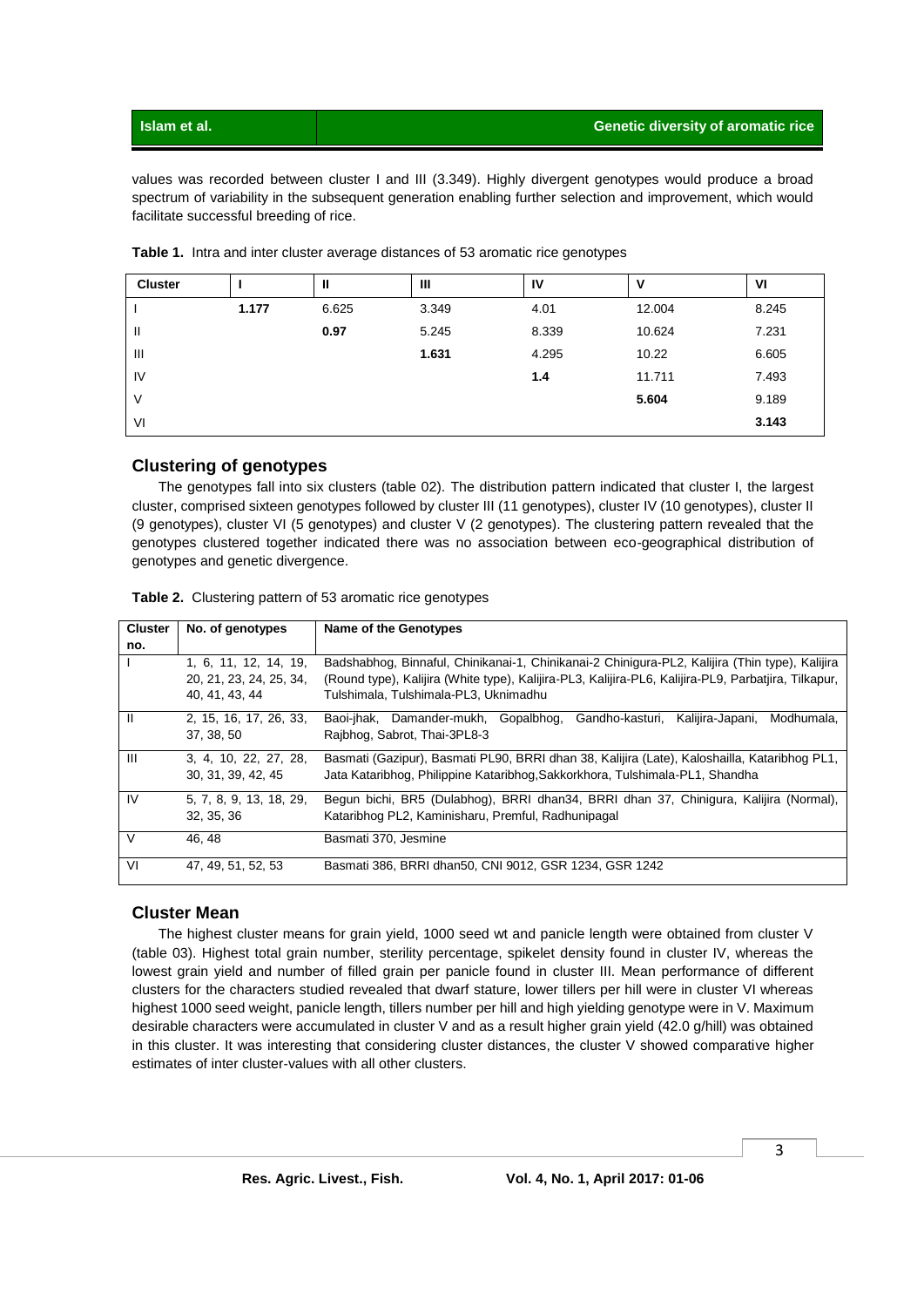| <b>Traits</b>            |      | Ш    | Ш    | IV   | V    | VI   |
|--------------------------|------|------|------|------|------|------|
| Days to 50% flowering    | 78   | 81   | 79   | 79   | 91   | 90   |
| Plant height (cm)        | 114  | 109  | 114  | 113  | 121  | 87   |
| Tillers/hill             | 11   | 9    | 11   | 9    | 13   | 7    |
| Effective tillers/hill   | 9    | 8    | 10   | 9    | 12   | 6    |
| Panicle length (cm)      | 24.0 | 25.1 | 24.8 | 25.1 | 27.5 | 24.4 |
| Filled grains /panicle   | 169  | 112  | 109  | 171  | 157  | 134  |
| Unfilled grains /panicle | 22   | 12   | 22   | 42   | 28   | 32   |
| Total grain              | 191  | 124  | 131  | 214  | 185  | 166  |
| % Sterility              | 11.5 | 9.8  | 16.7 | 20.1 | 15.2 | 18.5 |
| Spikelet density         | 8.0  | 5.0  | 5.4  | 8.6  | 6.9  | 6.9  |
| $1000$ seed wt $(gm)$    | 10.6 | 20.4 | 15.0 | 10.9 | 23.9 | 19.9 |
| Seed length (mm)         | 6.0  | 7.5  | 7.6  | 6.6  | 10.6 | 10.1 |
| Seed breadth (mm)        | 2.3  | 2.8  | 2.4  | 2.2  | 2.5  | 2.3  |
| Kernel length (mm)       | 4.3  | 5.4  | 5.3  | 4.6  | 7.5  | 7.0  |
| Kernel breadth (mm)      | 2.0  | 2.4  | 2.0  | 1.9  | 2.0  | 1.8  |
| Grain yield/Hill         | 16.7 | 16.9 | 16.3 | 16.6 | 42.0 | 17.2 |

**Table 3.** Cluster means for 53 aromatic rice genotypes

**Table 4.** Contributions of the characters towards divergence in 53 aromatic rice genotypes

| <b>Traits</b>                  | Genotypes | <b>Replication</b> | Error  | <b>SE</b> | CV   | Mean | Min            | Max  | <b>LSD</b> |          | Vector 1 Vector 2 | h <sup>2</sup> h |
|--------------------------------|-----------|--------------------|--------|-----------|------|------|----------------|------|------------|----------|-------------------|------------------|
| Days to 50%<br>flowering       | 79.51     | 15.92              | 0.40   | 0.36      | 0.8  | 81   | 71             | 98   | 1.0        | 0.211    | 0.026             | 98.5             |
| Plant height (cm)              | 479.47    | 19.42              | 17.23  | 2.4       | 3.8  | 111  | 74             | 135  | 6.7        | $-0.010$ | 0.003             | 89.9             |
| Tillers/hill                   | 13.40     | 4.58               | 2.42   | 0.9       | 15.6 | 10   | 6              | 14   | 2.5        | $-0.010$ | $-0.147$          | 60.1             |
| Effective tillers/hill.        | 11.68     | 4.47               | 1.84   | 0.78      | 15.2 | 9    | 5              | 13   | 2.2        | $-0.724$ | $-0.147$          | 64.1             |
| Panicle length (cm)            | 10.40     | 11.09              | 2.55   | 0.92      | 6.5  | 24.7 | 21             | 29   | 2.6        | $-0.027$ | 0.142             | 50.7             |
| Filled grains /panicle 4861.18 |           | 91.49              | 181.54 | 7.78      | 9.4  | 143  | 71             | 278  | 21.8       | 0.148    | $-0.110$          | 89.6             |
| Unfilled grains<br>/panicle    | 499.99    | 306.84             | 100.39 | 5.78      | 39.7 | 25   | 5              | 61   | 16.2       | 0.241    | $-0.075$          | 57.0             |
| Total grain                    | 6599.48   | 693.31             | 222.40 | 8.61      | 8.8  | 169  | 91             | 327  | 24.2       | $-0.155$ | 0.106             | 90.5             |
| % Sterility                    | 112.63    | 52.25              | 27.05  | 3         | 35.4 | 14.7 | 5.1            | 32.7 | 8.4        | $-0.239$ | 0.126             | 51.3             |
| Spikelet density               | 10.43     | 0.11               | 0.59   | 0.45      | 11.2 | 6.9  | 3.6            | 11.4 | 1.3        | $-1.316$ | $-0.012$          | 84.7             |
| 1000 seed wt (gm)              | 74.86     | 0.07               | 0.07   | 0.16      | 1.9  | 14.6 | 8.9            | 27.9 | 0.4        | $-0.070$ | $-0.251$          | 99.7             |
| Seed length (mm)               | 6.96      | 0.54               | 0.12   | 0.2       | 4.7  | 7.3  | 5.6            | 11.2 | 0.6        | 0.873    | 0.689             | 95.2             |
| Seed breadth (mm) 0.24         |           | 0.03               | 0.01   | 0.07      | 5.1  | 2.4  | $\overline{2}$ | 3.5  | 0.2        | $-0.487$ | $-0.438$          | 83.3             |
| Kernel length (mm) 3.60        |           | 0.09               | 0.06   | 0.15      | 4.9  | 5.1  | 3.6            | 7.6  | 0.4        | $-0.838$ | 0.144             | 94.9             |
| Kernel breadth<br>(mm)         | 0.16      | 0.00               | 0.01   | 0.05      | 4.5  | 2.0  | 1.5            | 2.9  | 0.2        | 1.661    | $-3.679$          | 86.4             |
| Grain yield/Hill               | 113.54    | 21.04              | 6.52   | 1.47      | 14.6 | 17.4 | 9.4            | 50.1 | 4.1        | 0.274    | 0.181             | 84.6             |

4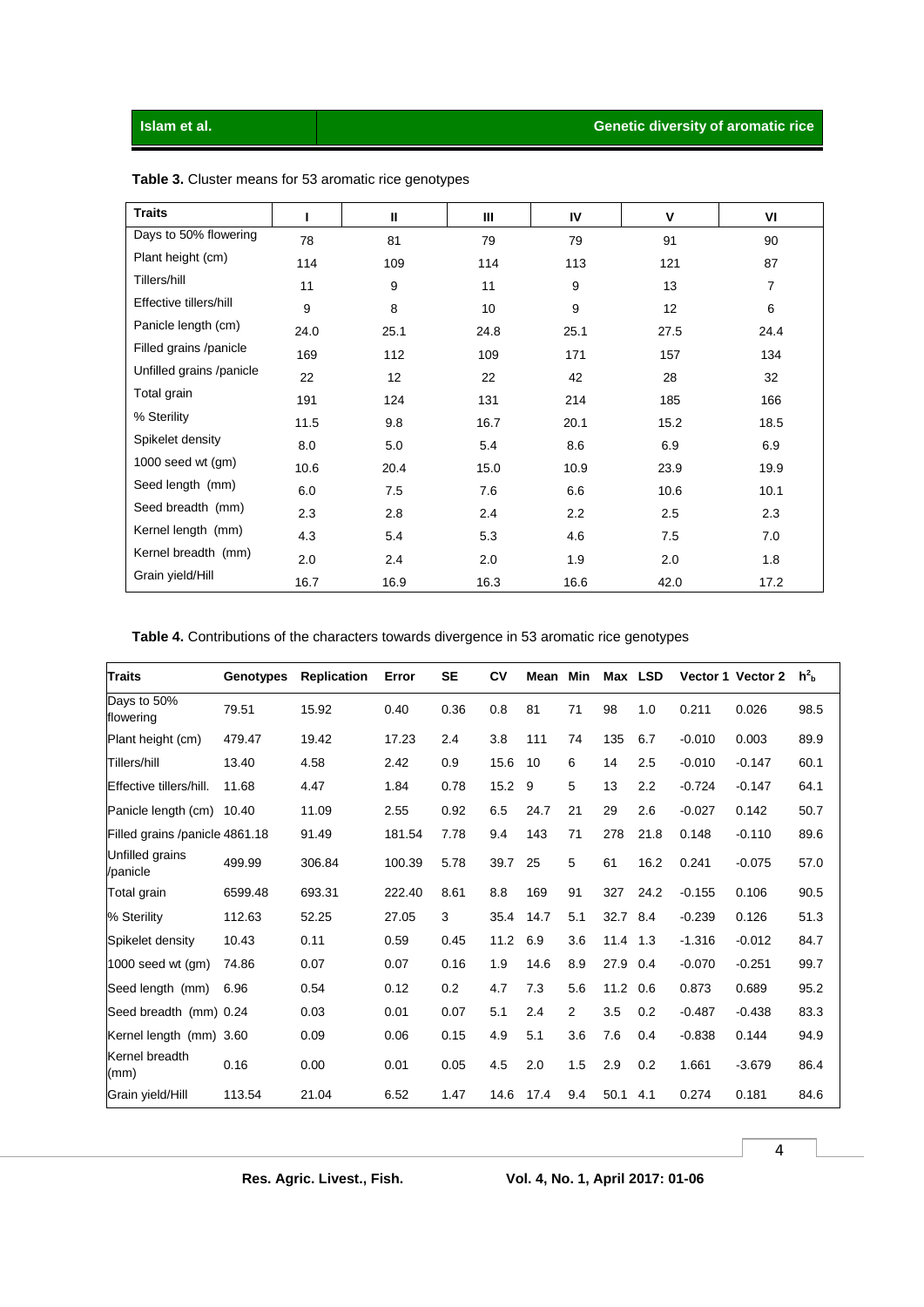#### **Canonical Vector Analysis**

The canonical vector analysis revealed that the vectors (vector I and II) for Days to 50% flowering, seed length, and grain yield per hill were positive (Table 4). Such result indicated that these three characters contributed maximum towards divergence. The greater divergence in the present materials due to these three characters will offer a good scope for improvement of yield through rational selection of parents for producing heterotic rice hybrids.

#### **Correlation**

50% flowering time had significant positive correlation with sterility percentage, 1000 seed wt (gm), seed length (mm), kernel length (mm), and grain yield per hill while negatively associated with plant height (cm). Plant height showed some sorts of correlation for tillers per hill and effective tillers per hill, while significant negative correlation for seed length, kernel length (table 05). Nofouzil et al. (2008) reported significant and positive correlation between grain yield and plant height. Significant and positive correlation among number of productive tillers per plant and grain yield was also noticed by Ali *et al.* (2008) in wheat. This result is also in consistent with the findings of Dogan (2009) and Gashaw et al. (2007). They reported significant positive correlation between grain yield and 1000-grain weight.

The correlations of tillers/hill were significantly positive with effective tillers per hill and GYP on the other hand effective tillers per hill and panicle length have significantly positive relation with GYP. There is no negative correlation for tillers/hill, effective tillers per hill and panicle length, where total grain showed only negative correlation with 1000 seed wt, seed length, Seed breadth, Kernel length and Kernel breadth. TSW has positively correlated with all characters. Although sterility percentage and kernel breadth showed no significant correlation with any characters but seed length and seed breadth showed significant positive correlation.

|               | 50F       | PН         | <b>TILL</b>    | ETILL PL        |        | ΤG               | %S       | <b>TSW</b> | SL              | SB               | KL        | KΒ    |
|---------------|-----------|------------|----------------|-----------------|--------|------------------|----------|------------|-----------------|------------------|-----------|-------|
| IPH.          | $-0.335*$ |            |                |                 |        |                  |          |            |                 |                  |           |       |
| <b>ITILL</b>  | $-0.074$  | $0.286*$   |                |                 |        |                  |          |            |                 |                  |           |       |
| <b>IETILL</b> | $-0.142$  | $0.321*$   | $0.893**$      |                 |        |                  |          |            |                 |                  |           |       |
| <b>PL</b>     | 0.127     | 0.224      | $-0.002$ 0.041 |                 |        |                  |          |            |                 |                  |           |       |
| <b>TG</b>     | 0.063     | 0.113      | -0.148         | $-0.157$        | 0.164  |                  |          |            |                 |                  |           |       |
| %S            | $0.301*$  | $-0.078$   | 0.002          | $-0.019$        | -0.094 | 0.101            |          |            |                 |                  |           |       |
| <b>TSW</b>    | $0.564**$ | $-0.25$    | -0.184         | $-0.202$        | 0.11   | $-0.481***$ 0.04 |          |            |                 |                  |           |       |
| ISL           | $0.623**$ | $-0.430**$ | $-0.107$       | $-0.095$        | 0.095  | $-0.328*$        | 0.167    | $0.772**$  |                 |                  |           |       |
| <b>SB</b>     | 0.218     | 0.058      | $-0.007$       | $-0.055$        | 0.163  | $-0.424**$       | $-0.077$ | $0.626**$  | 0.167           |                  |           |       |
| KL            | $0.602**$ | $-0.387**$ | $-0.111$       | $-0.119$        | 0.084  | $-0.356**$       | 0.111    | $0.803**$  | $0.977**$ 0.195 |                  |           |       |
| <b>KB</b>     | 0.093     | 0.145      | -0.045         | $-0.1$          | 0.037  | $-0.315*$        | $-0.084$ | $0.470**$  | -0.075          | $0.898** -0.039$ |           |       |
| <b>GYP</b>    | $0.461**$ | 0.091      | $0.338*$       | $0.384**0.295*$ |        | 0.217            | $-0.067$ | $0.434**$  | $0.444**$ 0.198 |                  | $0.437**$ | 0.099 |

**Table 5.** Phenotypic correlation coefficients estimation between yield and yield component characters

50F=Days to 50% flowering, PH=plant height (cm), TILL=tillers per hill, ETILL=effective tillers per hill, PL=panicle length (cm), TG=total grain, %S=sterility percentage, TSW=1000 seed wt (gm), SL=seed length (mm), SB=seed breadth (mm), KL= kernel length (mm), KB=kernel breadth (mm).

## **CONCLUSION AND RECOMMENDATION**

Evaluated 53 aromatic rice genotypes of the present study are good sources of valuable genes. There is a high degree of diversity existed among the genotypes which needs to be utilized in future varietal improvement and/or development programs. Specifically, the genotypes of clusters V and IV may be selected as parents for hybridization programs to develop high yielding rice varieties with desirable other good characters. Future breeding goal should concentrate on selecting genotypes with high grain yield, long panicle length and more tillers per hill.